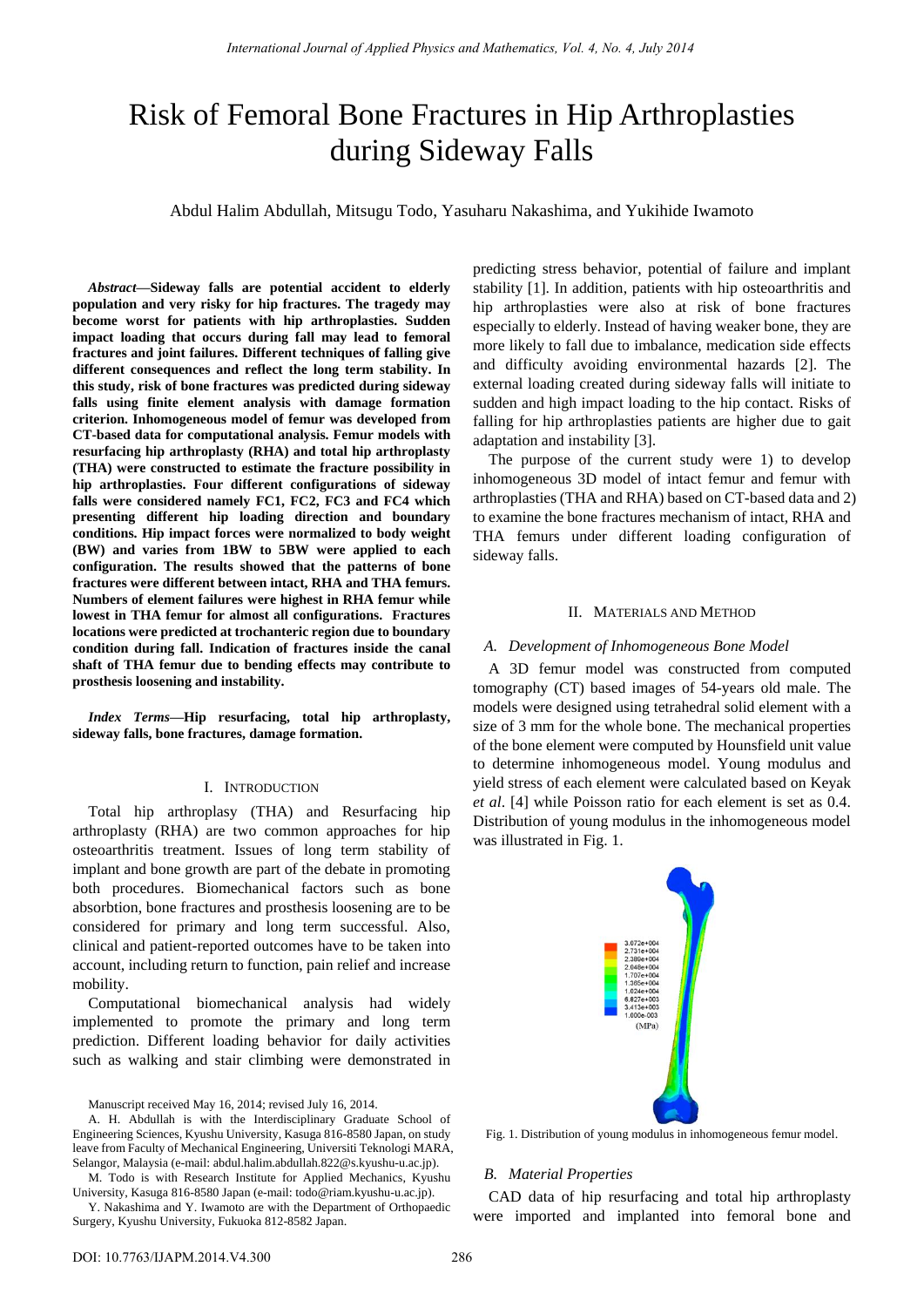presented as RHA and THA femur models, respectively. The femoral head was resurfaced and implanted with arthroplasty in RHA while the femoral was cut off in THA femur, as illustrated in Fig. 2. Prosthesis stem of THA was modeled as Ti-6Al-4V material while femoral ball as Alumina properties. Meanwhile, RHA implant was assigned as Co-Cr-Mo material. Details of material properties for each component were summarized in Table I [4]. Contact between both implants and bone were considered to be perfectly bonded at the interface.



| TABLE I: MATERIAL PROPERTIES OF HIP ARTHROPLASTIES |         |         |       |  |
|----------------------------------------------------|---------|---------|-------|--|
| Properties                                         | Ti6Al4V | Alumina | Co-Cr |  |
| Elastic Modulus (GPa)                              | 114     | 370     | 230   |  |
| Poisson Ratio                                      | 0.34    | 0.22    | 0.30  |  |
| Critical Stress (GPa)                              | 0.88    | 0.40    | 0.94  |  |
| <b>Yield Stress (GPa</b>                           | 0.97    | 3.00    | 2.70  |  |
| Density $(g/cm3)$                                  | 4.43    | 3.96    | 8.28  |  |

#### *C. Loading and Boundary Conditions*

Four different types of loading and boundary conditions were assigned to demonstrate different sideway falls [5]. Each configuration exhibits different loading directions at angle  $\alpha$  (with reference to the long axis of femur in frontal plane) and *β* (with reference to femoral neck axis in horizontal plane) as proposed in Bessho *et al*. [5]. Fig. 3 and Table II described the different angle *α* and *β* for each configuration. The variety of falling configurations (FC) were labeled as FC1, FC2, FC3 and FC4 and illustrated in Fig. 4.

Experimental study to measure the impact forces at the hip during sideway falls was previously conducted by Groen et al [6]. The study concluded that proper fall techniques (eg. Martial arts) will reduce impact velocity and loading. Hip impact force (normalized to body weight, BW) may reduce from 3.9BW to about 2.8BW. In this study, different loading magnitudes were assigned for each configuration to predict sudden impact of falls. Increments of loading from 1BW to 5BW were considered to predict the fracture patterns and locations during falls with different configurations. Finite element analyses combined with a damage mechanics model were performed to predict bone fractures in both arthroplasty models and intact femur.



Fig. 3. Definition of different loading direction *α* and *β* at coronal (left) and axial (right) views.

| TABLE II: DESCRIPTION OF DIFFERENT ANGLE DEGREE |                        |                  |  |
|-------------------------------------------------|------------------------|------------------|--|
| Configuration                                   | $\alpha$               | $_{\beta}$       |  |
| $\overline{FC1}$                                | 120                    | $\overline{0}$   |  |
| FC <sub>2</sub>                                 | 60                     | $\boldsymbol{0}$ |  |
| FC3                                             | 60                     | 15               |  |
| FC4                                             | 60                     | 45               |  |
| fixed<br>$(a)$ FC1                              | load                   | fixed            |  |
| fixed<br>$(b)$ FC2                              | load                   |                  |  |
| fixed<br>$(c)$ FC3<br>fixed                     | fixed<br>load<br>fixed |                  |  |
| $(d)$ FC4                                       | load<br>fixed          |                  |  |

Fig. 4. Loading and boundary conditions for different falling configurations.

#### III. RESULTS AND DISCUSSION

Risk of femoral fracture in all femurs was predicted computationally using commercial biomedical software, Mechanical Finder, v6.1 in corresponding to damage formation criterion. Fracture mechanism of femurs was calculated based on prediction by Keyak *et al*. [7]. The load bearing strain was set to 3000micron which representing bone loading that leads to bone formation. The test tensile strength was set to 80% of the yield strength determined from the CT images [8], [9].

## *A. Changes in the Distribution and Numbers of Element Failure*

Increments of failure elements by increasing of body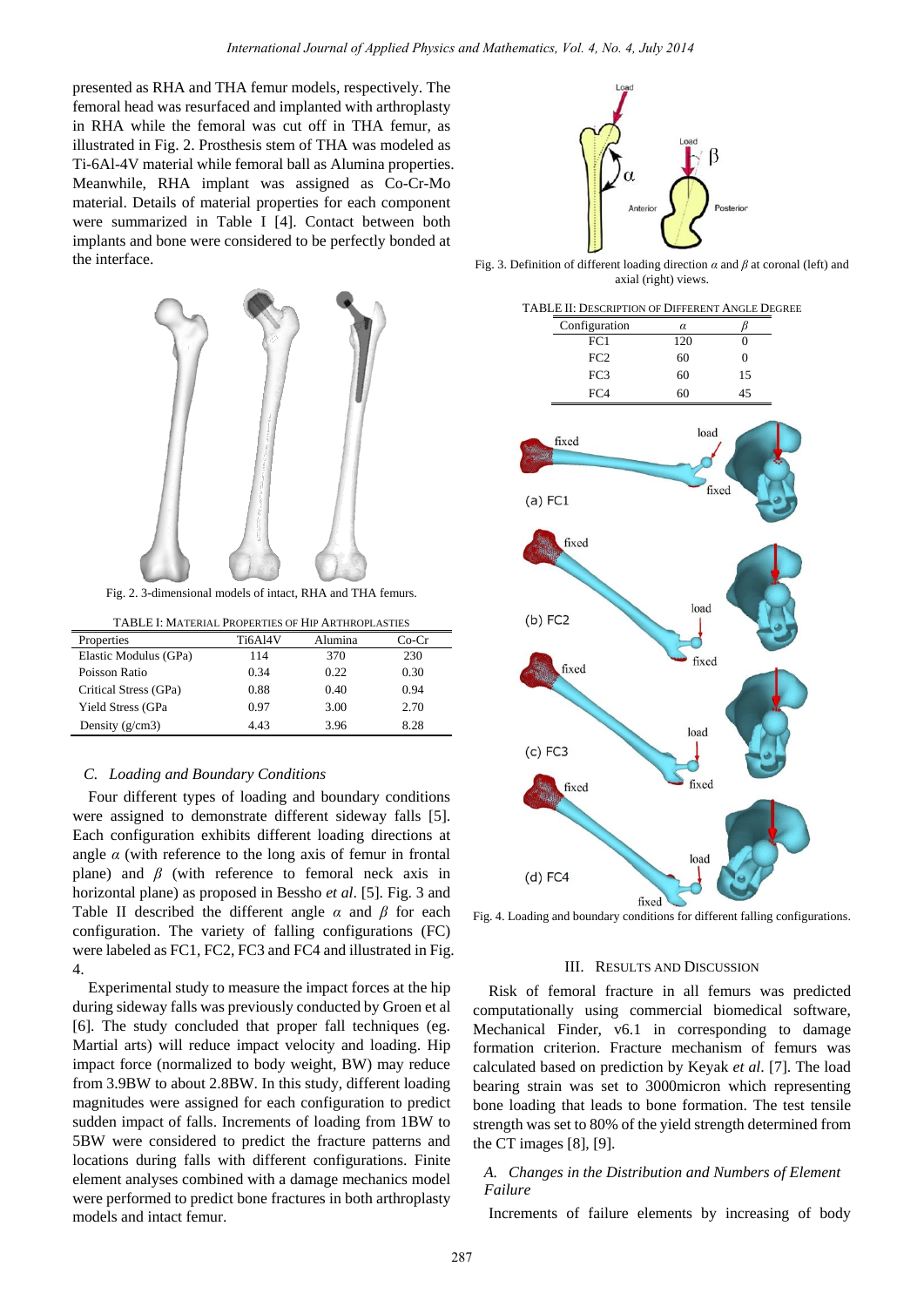weight (BW) loading were presented in Fig. 5 for different configurations. Total of elements failure were accumulated for both tensile and compressive direction. Patterns of changes for failure element were increased exponentially for all configuration and femur models. Configuration FC1 showed less numbers of element failures as compare to other configurations which range up to only 1700 elements at 5BW while others range to 7000 of fracture elements.

Configuration FC1 indicates that risk of bone fractures are high in THA femur followed by RHA and intact femurs. But, the intact femur shows higher number of element failures

when the loading exceed 5BW as projected in Fig. 5(a). Differs to other configurations, fractures or failure element of bone were expected to be dominant in RHA femurs while minimum in THA femurs. The patterns were almost comparable between configuration FC2, FC3 and FC4 along the increasing body weight loading as shown in Fig. 5(b), 5(c) and 5(d), respectively. Nevertheless, the elements of failures are expected to be peak up to 8000 element in intact femur at 5BW in configuration FC4 (Fig. 5d). The incidence may be occurred due to collateral damage of the femoral bones caused by the high impact.



Fig. 5. Changes of element failures by increasing of body weight (BW) loading for different falling configurations (a) FC1, (b) FC2, (c) FC3 and (d) FC4 between intact, RHA and THA femurs.



increasing body weight from 1BW to 5BW loading (left to right) for configuration FC4.

Changes of element failure distribution in increased body weight loading contribute to the pattern of bone fractures in intact, RHA and THA femurs. Fig. 6 illustrated the changes in the distributions of the elements failure for configuration FC4 for all femur models at posterior-anterior (P-A) view. Tensile fractures were indicated in red while compression fractures in yellow. No sign of fractures were expected at lower impact loading (below 1BW). The failures of elements were expected to initiate at 2BW and 3BW for RHA and THA models, respectively. While fractures of the intact femur were clearly indicated at 5BW and dominated at the upper neck of femoral.

Fractures of RHA femur were expected to occur at femoral neck when the load reached 3BW. In higher load at 5BW, the additional fractures location was pointed out along the inter-trochanteric crest region. For THA femur model, the bone fractures were projected to locate at proximal medial and lateral region of femoral cutting. The direction of hip loading during fall may lead to lateral-medial bending effects to the prosthesis stem and replicate force to the proximal cut of the femur. Fall area at lesser trochanter region may also contribute to stress concentration and continue to fail.

## *B. Prediction of Bone Fracture Location in Intact, RHA and THA Femurs*

Damage formation of bone fractures occurred in all configurations with different locations. Fig. 7 illustrated the different predicted locations of bone fractures for configurations FC1-FC4 at 5BW loading. In general, loading direction and boundary condition which differentiate the falling configurations lead to the fracture locations. FC1 and FC2 configurations defined similar loading angle (0 $\degree$ ) of  $\beta$ but contrast in *α* (120° and 60°). Different *β* angle of loading direction were applied in FC2, FC3 and FC4 configurations at 0°, 15° and 45°, respectively.

Bone fractures occurred at the area of impact loading and boundary conditions due to high stress concentrations. In